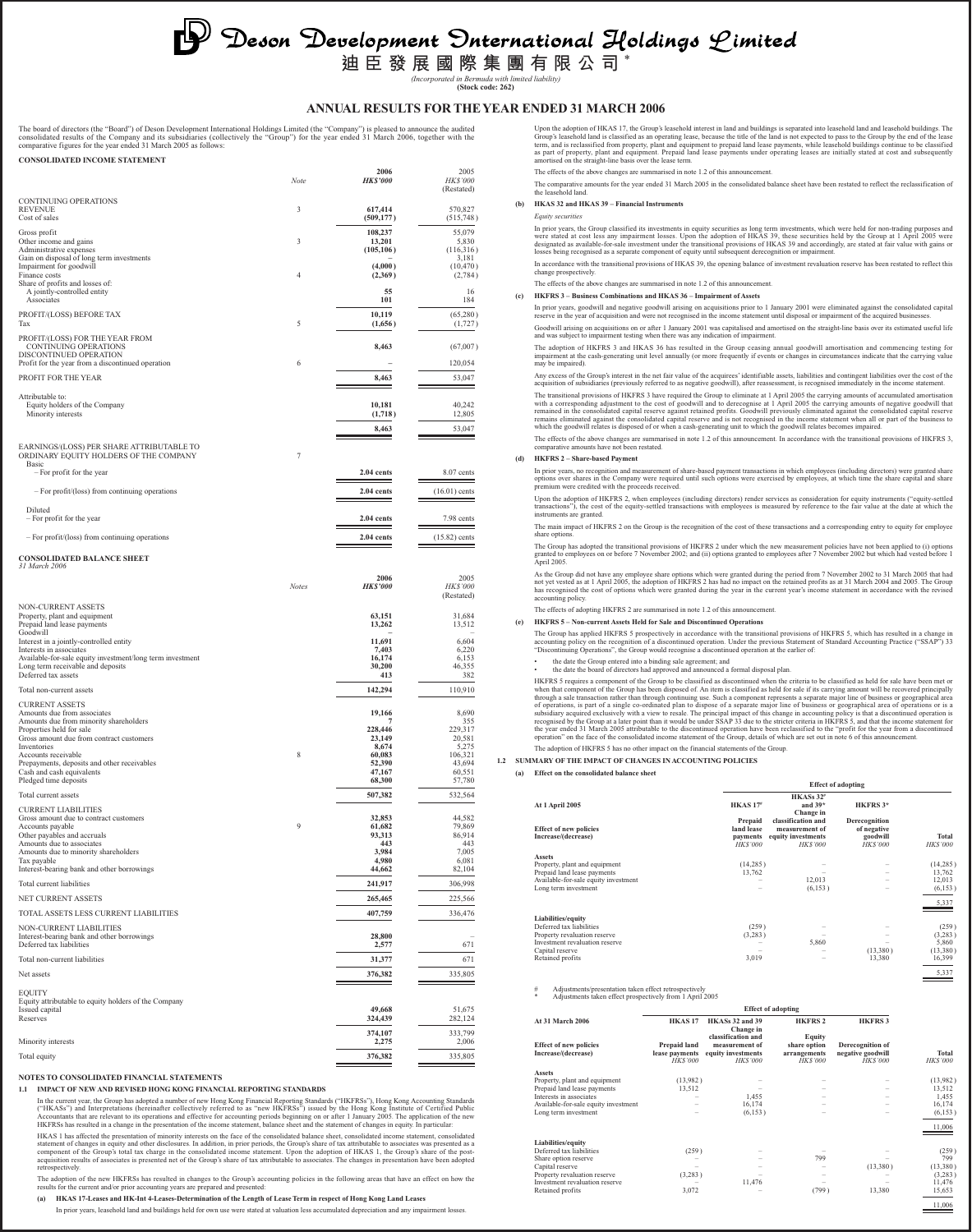**(b) Effect on the balances of equity at 1 April 2004 and at 1 April 2005**

|                                |                                    | <b>Effect of adopting</b>                      |                                               |                         |  |
|--------------------------------|------------------------------------|------------------------------------------------|-----------------------------------------------|-------------------------|--|
|                                | HKAS <sub>17</sub><br>Prepaid land | <b>HKAS 39</b><br>Designation<br>of available- | <b>HKFRS3</b><br>and HKAS 36<br>Derecognition |                         |  |
| <b>Effect of new policies</b>  | lease                              | for-sale                                       | of negative                                   |                         |  |
| Decrease/(increase)            | payments<br><b>HKS'000</b>         | investment<br><b>HKS'000</b>                   | goodwill<br><b>HKS'000</b>                    | Total<br><b>HKS'000</b> |  |
| 1 April 2004                   |                                    |                                                |                                               |                         |  |
| Property revaluation reserve   | (3,290)                            |                                                |                                               | (3,290)                 |  |
| Retained profits               | 3,011                              |                                                |                                               | 3,011                   |  |
|                                |                                    |                                                |                                               | (279)                   |  |
| 1 April 2005                   |                                    |                                                |                                               |                         |  |
| Property revaluation reserve   | (3,283)                            |                                                |                                               | (3,283)                 |  |
| Investment revaluation reserve |                                    | 5,860                                          |                                               | 5,860                   |  |
| Capital reserve                |                                    |                                                | (13,380)                                      | (13,380)                |  |
| Retained profits               | 3,019                              |                                                | 13,380                                        | 16,399                  |  |
|                                |                                    |                                                |                                               | 5,596                   |  |

# **(c) Effect on the consolidated income statement for the years ended 31 March 2006 and 2005**

|                                                                                                                                                                  |                                                                        | <b>Effect of adopting</b>                                                 |                         |  |  |  |
|------------------------------------------------------------------------------------------------------------------------------------------------------------------|------------------------------------------------------------------------|---------------------------------------------------------------------------|-------------------------|--|--|--|
| <b>Effect of new policies</b>                                                                                                                                    | HKAS <sub>17</sub><br>Prepaid land<br>lease payments<br><b>HKS'000</b> | <b>HKFRS2</b><br><b>Employee share</b><br>option scheme<br><b>HKS'000</b> | Total<br><b>HKS'000</b> |  |  |  |
| Year ended 31 March 2006<br>Decrease/(increase) in administrative expenses                                                                                       | 53                                                                     | (799)                                                                     | (746)                   |  |  |  |
| Total increase/(decrease) in profit                                                                                                                              | 53                                                                     | (799)                                                                     | (746)                   |  |  |  |
| Year ended 31 March 2005                                                                                                                                         |                                                                        |                                                                           |                         |  |  |  |
| Decrease in administrative expenses                                                                                                                              |                                                                        |                                                                           |                         |  |  |  |
| Total increase in profit                                                                                                                                         |                                                                        |                                                                           |                         |  |  |  |
| There is no significant impact of the adoption of new HKFRSs on the Group's basic and dilutive earnings per share for the years ended 31 March<br>2006 and 2005. |                                                                        |                                                                           |                         |  |  |  |

**SEGMENT INFORMATION**<br>Segment information is presented by way of two segment formats: (i) on a primary segment reporting basis, by business segment; and (ii) on a<br>secondary segment reporting basis, by geographical segment.

(b) the property development of residential and commercial properties; and

(c) the fitness centre operation and related business segment is engaged in the operation of fitness centres, trading of fitness and medical equipment and the provision of related installation and maintenance services.

In prior year, the Group through its non-wholly owned subsidiary, Chinese People Gas Holdings Company Limited ("CPG"), acquired the entire interest<br>in Xin Hua Resources Investment Limited ("Xin Hua") for consideration of H

In determining the Group's geographical segments, revenues are attributed to the segments based on the location of customers, and assets are attributed to the segments based on the location of the assets. Intersegment sales and transfers are transacted with reference to the selling prices used for sales made to third parties at the then prevailing market

prices. **(a) Business segments**

The following tables present revenue, profit and certain asset, liability and expenditure information for the Group's business segments for the years ended 31 March 2006 and 2005. **Group**

|                                                                                        | <b>Continuing operations</b> |                                      |                        | <b>Discontinued operation</b>          |                        |                                               |                                |                                      |                           |                               |
|----------------------------------------------------------------------------------------|------------------------------|--------------------------------------|------------------------|----------------------------------------|------------------------|-----------------------------------------------|--------------------------------|--------------------------------------|---------------------------|-------------------------------|
|                                                                                        | <b>Construction business</b> |                                      |                        | Property development<br>and investment |                        | <b>Fitness centre</b><br>and related business |                                | Natural gas<br>business              | Consolidated              |                               |
|                                                                                        | 2006<br><b>HKS'000</b>       | 2005<br><b>HKS'000</b><br>(Restated) | 2006<br><b>HKS'000</b> | 2005<br><b>HKS'000</b><br>(Restated)   | 2006<br><b>HKS'000</b> | 2005<br><b>HKS'000</b><br>(Restated)          | 2006<br><b>HKS'000</b>         | 2005<br><b>HKS'000</b><br>(Restated) | 2006<br><b>HKS'000</b>    | 2005<br>HKS'000<br>(Restated) |
| Segment revenue:<br>Sales to external customers<br>Other income and gains              | 431.929<br>2,869             | 427,994<br>1,871                     | 116,683<br>3,767       | 67.403<br>2,268                        | 68,802<br>1.074        | 75,430<br>702                                 | $\overline{\phantom{0}}$<br>L, | 77.051<br>3,495                      | 617.414<br>7,710          | 647.878<br>8,336              |
| Total                                                                                  | 434,798                      | 429,865                              | 120,450                | 69,671                                 | 69,876                 | 76,132                                        | L,                             | 80,546                               | 625,124                   | 656,214                       |
| Segment results                                                                        | 15,510                       | (30, 435)                            | 16,217                 | 7,686                                  | (14, 475)              | (16,954)                                      |                                | 33,838                               | 17,252                    | (5,865)                       |
| Interest income and dividend<br>income<br>Gain on disposal of long<br>term investments |                              |                                      |                        |                                        |                        |                                               |                                |                                      | 5,491                     | 989<br>3,181                  |
| Gain on disposal of discontinued<br>operation<br>Unallocated expenses                  |                              |                                      |                        |                                        |                        |                                               | L.<br>L.                       | 97,753<br>L.                         | (6, 411)                  | 97,753<br>(13,966)            |
| Impairment of goodwill<br>Amortisation of goodwill                                     |                              |                                      |                        | L                                      | (4,000)                | (12.668)<br>(529)                             | L.<br>L.                       | ۳<br>(2,198)                         | (4,000)                   | (12,668)<br>(2, 727)          |
| Finance costs                                                                          |                              |                                      |                        |                                        |                        |                                               | L                              |                                      | (2,369)                   | (2,784)                       |
| Share of profits and losses of:<br>A jointly-controlled entity<br>Associates           | 55<br>101                    | 16<br>184                            |                        |                                        |                        |                                               | L.<br>L.                       | 2,784                                | 55<br>101                 | 16<br>2,968                   |
| Profit before tax<br>Tax                                                               |                              |                                      |                        |                                        |                        |                                               | L.                             | (12, 123)                            | 10.119<br>(1,656)         | 66,897<br>(13,850)            |
| Profit for the year                                                                    |                              |                                      |                        |                                        |                        |                                               |                                |                                      | 8,463                     | 53,047                        |
| Segment assets<br>Interest in a jointly-controlled                                     | 208,115                      | 269,178                              | 345,583                | 247,879                                | 54,685                 | 33,504                                        |                                |                                      | 608,383                   | 550,561                       |
| entity<br>Interests in associates<br>Unallocated assets                                | 11.691<br>7,403              | 6.604<br>6,220                       | L,                     |                                        | ÷                      |                                               |                                | L.                                   | 11.691<br>7.403<br>22,199 | 6.604<br>6.220<br>80,089      |
| Total assets                                                                           |                              |                                      |                        |                                        |                        |                                               |                                |                                      | 649,676                   | 643,474                       |
| Segment liabilities<br>Unallocated liabilities                                         | (77,507)                     | (107, 391)                           | (90, 494)              | (81, 174)                              | (22, 897)              | (20, 639)                                     |                                |                                      | (190, 898)<br>(82, 396)   | (209, 204)<br>(98, 465)       |
| <b>Total liabilities</b>                                                               |                              |                                      |                        |                                        |                        |                                               |                                |                                      | (273, 294)                | (307, 669)                    |
| Other segment information:<br>Depreciation<br>Recognition of prepaid                   | 1,293                        | 891                                  | 254                    | 378                                    | 2,339                  | 2,441                                         |                                | 1,518                                | 3,886                     | 5,228                         |
| land lease payment                                                                     | 250                          | 250                                  |                        | ۰                                      | ۳                      |                                               |                                | ۳                                    | 250                       | 250                           |
| Loss on disposal of items<br>of property, plant and equipment                          |                              | 123                                  |                        |                                        | 746                    |                                               |                                | 1,941                                | 746                       | 2,064                         |
| Provision/(write-back) of<br>provision for doubtful debts                              | 693                          | (2,693)                              | 116                    | 947                                    | (1,266)                | 9.575                                         | L                              |                                      | (457)                     | 7.829                         |
| Provision/(write-back)<br>for other receivables                                        | 5,798                        | 1.276                                | (3,169)                | 6,182                                  | 12                     |                                               |                                |                                      | 2,641                     | 7,458                         |
| Provision/(write-back) for<br>inventories<br>Capital expenditure                       | (209)<br>481                 | 1<br>305                             | 242                    | 378                                    | 1.114<br>6,864         | 123<br>3,174                                  | L                              | 122,682                              | 905<br>7,587              | 124<br>126,539                |

**(b) Geographical segments**

The following table presents revenue and certain asset and expenditure information for the Group's geographical segments for the years ended 31 March 2006 and 2005.

| Group                              |                  |                 |                |                |                |                |
|------------------------------------|------------------|-----------------|----------------|----------------|----------------|----------------|
|                                    | <b>Hong Kong</b> |                 | Mainland China |                | Consolidated   |                |
|                                    | 2006             | 2005            | 2006           | 2005           | 2006           | 2005           |
|                                    | <b>HKS'000</b>   | <b>HK\$'000</b> | <b>HKS'000</b> | <b>HKS'000</b> | <b>HKS'000</b> | <b>HKS'000</b> |
|                                    |                  | (Restated)      |                | (Restated)     |                | (Restated)     |
| Segment revenue:                   |                  |                 |                |                |                |                |
| Sales to external customers        | 333,769          | 346,423         | 283,645        | 301,455        | 617,414        | 647,878        |
| Attributable to a                  |                  |                 |                |                |                |                |
| discontinued operation             |                  |                 |                | (77,051)       |                | (77, 051)      |
|                                    |                  |                 |                |                |                |                |
| Revenue for continuing operations  | 333,769          | 346,423         | 283,645        | 224,404        | 617,414        | 570,827        |
| Other segment information:         |                  |                 |                |                |                |                |
| Segment assets                     | 214,840          | 312,558         | 434,836        | 330,916        | 649,676        | 643,474        |
|                                    |                  |                 |                |                |                |                |
| Capital expenditure:               |                  |                 |                |                |                |                |
| Capital expenditure for continuing |                  |                 |                |                |                |                |
| operations                         | 4.559            | 3,857           | 3.028          |                | 7,587          | 3,857          |
| Attributable to a                  |                  |                 |                |                |                |                |
| discontinued operation             |                  |                 |                | 122,682        |                | 122,682        |
|                                    | 4,559            | 3.857           | 3.028          | 122.682        | 7,587          | 126.539        |
|                                    |                  |                 |                |                |                |                |

# **3. REVENUE, OTHER INCOME AND GAINS**

Revenue, which is also the Group's turnover, represents the aggregate of gross revenue earned from construction work and the net amount of<br>maintenance work invoiced, property development and investment business, fitness ce

An analysis of revenue, other income and gains is as follows:

|    |                                                                                                                                                                                                                                    | <b>Note</b> | <b>HKS'000</b>                 | <b>HKS'000</b>              |
|----|------------------------------------------------------------------------------------------------------------------------------------------------------------------------------------------------------------------------------------|-------------|--------------------------------|-----------------------------|
|    | Revenue<br>Income from construction contracting and related business<br>Income from property development and investment business<br>Income from fitness centre operation and related business                                      |             | 431.929<br>116,683<br>68.802   | 427,994<br>67,403<br>75,430 |
|    | Attributable to continuing operations reported in the consolidated income statement<br>Income from natural gas business attributable to a discontinued operation                                                                   | 6           | 617,414                        | 570,827<br>77,051           |
|    |                                                                                                                                                                                                                                    |             | 617,414                        | 647,878                     |
|    | Other income and gains<br>Bank interest income<br>Other interest income                                                                                                                                                            |             | 1.017<br>1,964                 | 812                         |
|    | Release of discounted amount of long term receivable arising from the passage of time<br>Gross rental income<br>Dividend income from available-for-sale equity investment/long term investment<br>Gain on disposal of subsidiaries |             | 2,318<br>2,161<br>194<br>1,768 | 1,097<br>177                |
|    | Others                                                                                                                                                                                                                             |             | 3,779                          | 3,744                       |
|    | Attributable to continuing operations<br>Attributable to a discontinued operation                                                                                                                                                  | 6           | 13,201                         | 5,830<br>3,495              |
|    |                                                                                                                                                                                                                                    |             | 13,201                         | 9,325                       |
| 4. | <b>FINANCE COSTS</b>                                                                                                                                                                                                               |             | 2006<br><b>HKS'000</b>         | 2005<br><b>HKS'000</b>      |
|    | Interest on bank loans, overdrafts and other borrowings:<br>wholly repayable within five years<br>wholly repayable after five years                                                                                                |             | 4,651                          | 3,362<br>413                |
|    | Total interest<br>Less: Interest capitalised on properties under development                                                                                                                                                       |             | 4.651<br>(2, 282)              | 3,775<br>(991)              |
|    |                                                                                                                                                                                                                                    |             | 2.369                          | 2.784                       |

**Group** 2006 2005

**Group**

**2006** 2005

**5. TAX**

No Hong Kong profits tax has been provided as the Group did not generated any assessable profits arising in Hong Kong during the year (2005: Nil).<br>Taxes on profits assessable elsewhere have been calculated at the rates of

|                                                                                                                                                                                                                                      | 2006           | 2005            |
|--------------------------------------------------------------------------------------------------------------------------------------------------------------------------------------------------------------------------------------|----------------|-----------------|
|                                                                                                                                                                                                                                      | <b>HKS'000</b> | <b>HK\$'000</b> |
|                                                                                                                                                                                                                                      |                | (Restated)      |
| Current – Hong Kong                                                                                                                                                                                                                  |                |                 |
| $Under/(over) - provision in prior years$                                                                                                                                                                                            | 79             | (530)           |
| Current – Elsewhere                                                                                                                                                                                                                  | 1.608          | 2.186           |
| Deferred                                                                                                                                                                                                                             | (31)           |                 |
| Total tax charge for the year                                                                                                                                                                                                        | 1.656          | 1.727           |
| A reconciliation of the tax expense applicable to profit before tax using the statutory rate for the country in which the Company and its subsidiaries are<br>domiciled to the tax expense at the effective tax rates is as follows: |                |                 |
|                                                                                                                                                                                                                                      | Group          |                 |

|                                                                                                | <b>HKS'000</b> | <i>HK\$'000</i><br>(Restated) |
|------------------------------------------------------------------------------------------------|----------------|-------------------------------|
| Profit before tax (including profit from a discontinued operation)                             | 10.119         | 66,897                        |
| Tax at the statutory tax rate of $17.5\%$ (2005: 17.5%)                                        | 1,770          | 11.706                        |
| Effect of different rates for companies operating in other jurisdictions                       | (537)          | 7.838                         |
| Adjustments in respect of current tax of previous periods                                      | (79)           | (530)                         |
| Profits and losses attributable to associates                                                  | (101)          | (145)                         |
| Income not subject to tax                                                                      | (7, 134)       | (19,685)                      |
| Expenses not deductible for tax                                                                | 6.481          | 10.921                        |
| Tax loss utilised from previous periods                                                        | (4,622)        | (293)                         |
| Tax losses not recognised                                                                      | 5,878          | 4.038                         |
| Tax charge at the Group's effective rate                                                       | 1,656          | 13,850                        |
| Tax charge attributable to a discontinued operation (note 6)                                   |                | (12, 123)                     |
| Tax charge attributable to continuing operations reported in the consolidated income statement | 1.656          | 1.727                         |

The share of tax attributable to associates amounting to HK\$580,000 (2005: HK\$830,000) is included in "Share of profits and losses of associates" on the face of the consolidated income statement.

**6. DISCONTINUED OPERATION**

*Notes:*

|                                                   |              | 2006           | 2005           |
|---------------------------------------------------|--------------|----------------|----------------|
|                                                   | <b>Notes</b> | <b>HKS'000</b> | <b>HKS'000</b> |
| Gain on disposal of a discontinued operation      | (i)          | -              | 97.753         |
| Profit for the year from a discontinued operation | (ii)         | -              | 22.301         |
|                                                   |              | -              | 120.054        |

(i) In prior year, the Group disposed of the entire interest in CPG, which was engaged in natural gas business and following the disposal, the Group ceased to have any interest in CPG. The business segment of natural gas w

On 30 April 2004, the Group acquired 49% equity interest in Xin Hua. The consideration was satisfied by way of issuing 295,000,000 shares in<br>CPG. On the same date, the Group placed 400,000,000 new shares of CPG to third pa

On 11 August 2004, the Group disposed of 175,000,000 shares of CPG of HK\$0.10 each to third parties at HK\$0.30 each. The disposal resulted in a gain of approximately HK\$40,194,000.

On 15 March 2005, the Group disposed of its remaining interest in CPG of approximately 52.08%, to a third party for a consideration of<br>HK\$136,172,000 (before expenses). The disposal resulted in a gain of approximately HK\$4  $\mathbf{u}$  The results of  $\mathbf{u}$  for the prior year are presented below:

| 1117 | The results of Cr O for the prior year are presented below.                                                               |              | 2005                   |
|------|---------------------------------------------------------------------------------------------------------------------------|--------------|------------------------|
|      |                                                                                                                           | <b>Notes</b> | <b>HKS'000</b>         |
|      | Revenue<br>Cost of sales                                                                                                  | 3            | 77,051<br>(33, 479)    |
|      | Other income and gains                                                                                                    | 3            | 3,495                  |
|      | Administrative expenses<br>Impairment of goodwill                                                                         |              | (13,229)<br>(2,198)    |
|      | Share of profits of associates                                                                                            |              | 2,784                  |
|      | Profit before tax from the discontinued operation                                                                         |              | 34,424                 |
|      | Tax                                                                                                                       | 5            | (12, 123)              |
|      | Profit for the year from the discontinued operation                                                                       |              | 22,301                 |
|      | The net cash flows incurred by CPG for the prior year are as follows:                                                     |              |                        |
|      |                                                                                                                           |              | 2005<br><b>HKS'000</b> |
|      | Operating activities                                                                                                      |              | (28, 167)              |
|      | Investing activities<br>Financing activities                                                                              |              | 30,397<br>10,674       |
|      |                                                                                                                           |              |                        |
|      | Net cash inflow                                                                                                           |              | 12,904                 |
|      | Earnings per share:<br>Basic, from the discontinued operation                                                             |              | HK24.08 cents          |
|      | Diluted, from the discontinued operation                                                                                  |              | HK23.80 cents          |
|      |                                                                                                                           |              |                        |
|      | The calculations of basic and diluted earnings per share for the prior year from the discontinued operation are based on: |              |                        |
|      |                                                                                                                           |              | 2005                   |
|      | Net profit attributable to ordinary equity holders of the Company from the discontinued operation                         |              | HK\$120,054,000        |
|      |                                                                                                                           |              |                        |

Weighted average number of ordinary shares in issue during the prior year used in the basic earnings per share<br>calculation, as adjusted to the share consolidation during the year ended 31 March 2006 Weighted average number of ordinary shares used in the diluted earnings per share calculation, as adjusted to the share consolidation during the year ended 31 March 2006 504,420,800 504,420,800

**7. EARNINGS PER SHARE ATTRIBUTABLE TO ORDINARY EQUITY HOLDERS OF THE PARENT**

The calculation of basic earnings per share amounts is based on the net profit for the year attributable to ordinary equity holders of the Company, and<br>the weighted average number of ordinary shares in issue during the yea The calculation of diluted earnings per share amounts is based on the net profit for the year attributable to ordinary equity holders of the Company. The weighted average number of ordinary shares used in the calculation i